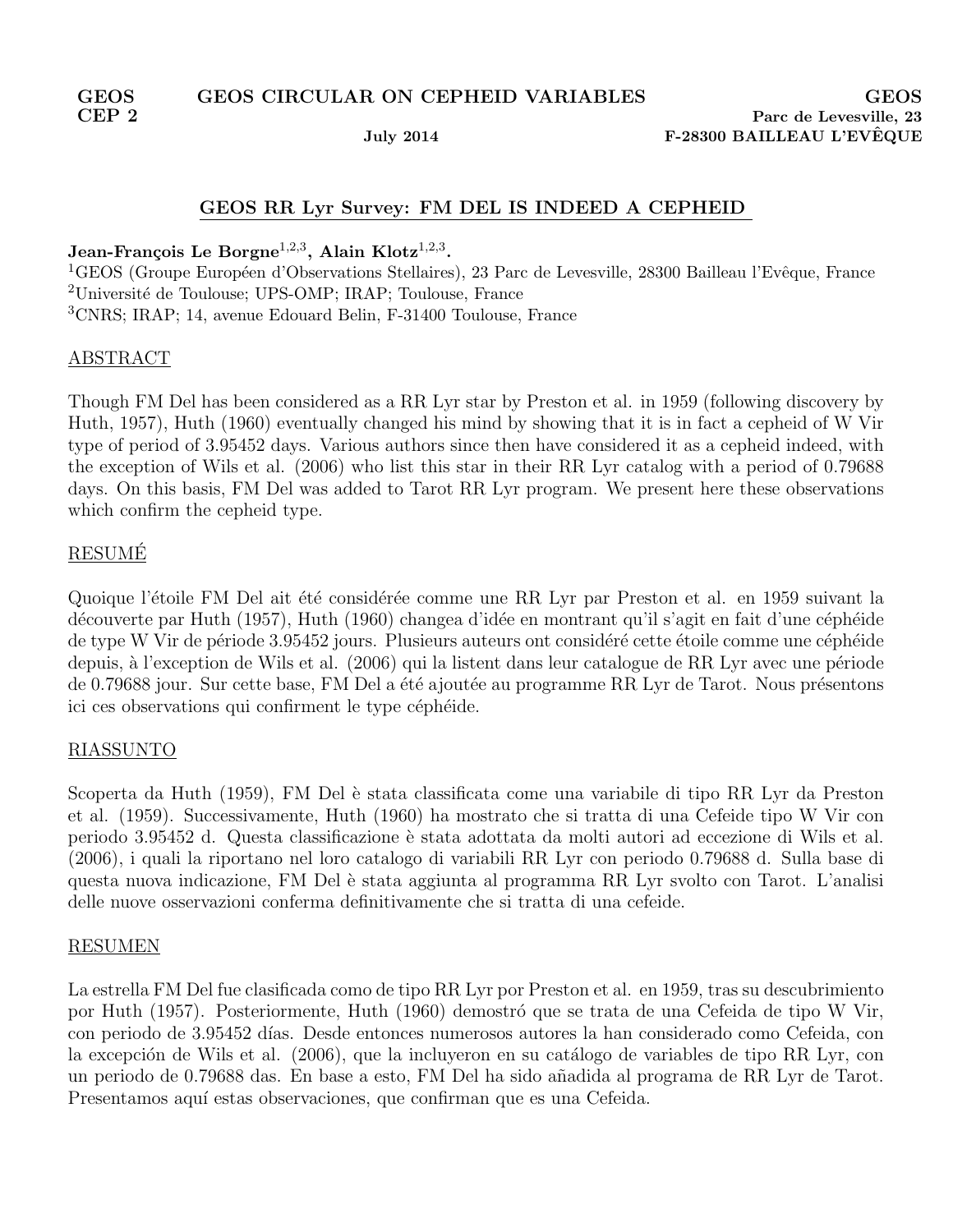# 1 Introduction

As recalled by Diethelm (1986), FM Del was discovered by Huth (1957) as an RR Lyr of period 0.79739 days and was studied as such by Preston (1959). Preston's study concerned metallicity which was found to be about solar. This pushed Huth to reconsider the type determination and eventually revised (Huth, 1960) its type to cepheid with period 3.95542 days. GCVS (Samus et al., 2007-2012) gives CWB type (population II cepheid) and variation from 12.3 to 13.3 (p) with reference to Huth (1960).

Since then, several authors used FM Del as a cepheid. It was listed cepheid general studies by Petit (1960a, 1960b) and Harris (1985). New observations only appear in Diethelm (1986, 1990) who made a single photometric measurement in Walraven VBLUW system determining a metallicity index  $[Fe/H]=$ 0.9. Having only one measurement, Diethelm supposed that it is a cepheid, but with caution. Schmidt et al. (2003) eventually published electronic measurements in V and R filters, followed by spectroscopic observations (2005). Though Schmidt et al. assume the same period as determined by Huth (1960), their light curve leaves no doubt on the cepheid type.

Strangely enough, FM Del appears in Wils et al. (2006) catalog of RR Lyr stars from Rotse measurements with period of 0.79688 days (NSVS 11462023), a period close to Huth's. We may guess that this is an artifact from the time sampling of one measurement per night. It is worth to note that the ratio between the two periods is close to 5 (4.96). A consequence of FM Del being in Wils et al. catalog have been to schedule FM Del in Tarot RR Lyr program.

# 2 TAROT observations

A description of TAROT telescopes may be found in Klotz et al. (2008) and GEOS RR Lyr survey, including TAROT RR Lyr program in Le Borgne et al. (2007, 2012). To summarize, let us say that



Figure 1: Folded light curve of FM Del (TAROT) using elements [\(1\)](#page-2-0). The same state of the set of the set of the set of the set of the set of the set of the set of the set of the set of the set of the set of the set of the set of the set of the set of the set of the set



TAROT telescopes are robotic 25cm telescopes aimed to the observation of optical counterparts of events triggered by  $\gamma$ -ray satellite alerts or astro-particles detectors (neutrinos, gravitational waves). One is located in France (Calern Observatory) and the other in Chile (La Silla Observatory). Between alerts, the telescopes are used for several programs, one of them being to contribute to GEOS RR Lyr survey.

FM Del has been observed by the northern TAROT telescope at Calern Observatory from JD 2455401.414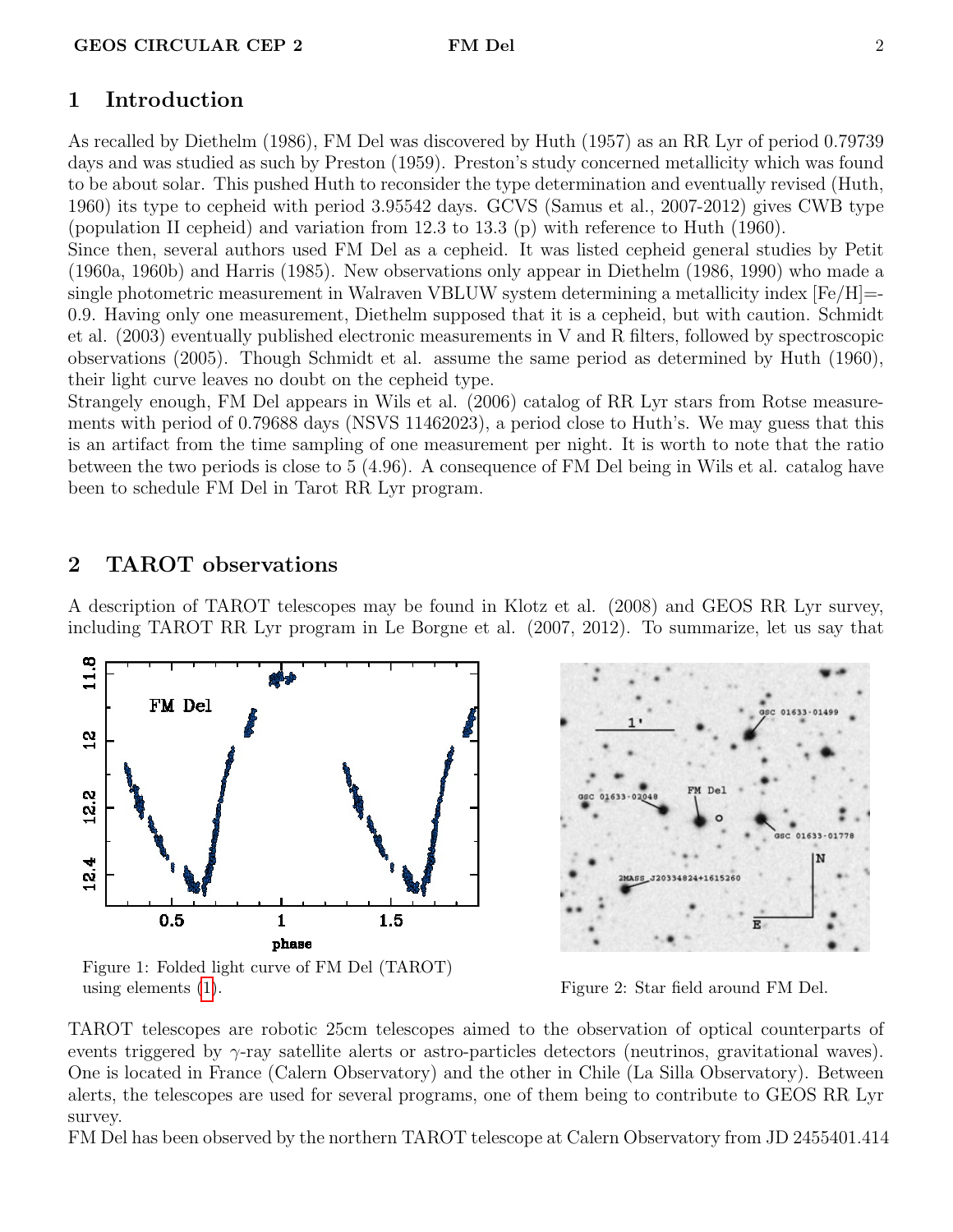the star varied very few during all of them, and at different mean brightness. This is not typical of a RR Lyr star. We then plotted a folded light curve with the period given by Huth and later used by Schmidt et al. (Figure 1). We first used the elements given in GCVS (Samus et al., 2011) but the maximum of the light curve did not correspond to phase 0. We then adjusted the origin of the elements:

### 3 Discussion

One fact is to be noted: there is no reference to Wils et al. (2006) in CDS/SIMBAD entry for FM Del, nor NSVS 11462023 is given as cross identification. The question is then to investigate if these are 2 different stars. The coordinates of FM Del given in GCVS are the same as those given in SIMBAD. The coordinates of NSVS 11462023 from ROTSE are 0.2 arc minutes from GCVS FM Del coordinates. Figure 2 shows the star field around FM Del. The circle shows the position of NSVS 11462023 from Wils et al. (203343.42+161619.2). There is no star at ROTSE position and the closest 12th magnitude star is FM Del. Then it is most probable that FM Del and NSVS 11462023 are the same star.

<span id="page-2-0"></span>
$$
HJD 2456111.65 + 3.95452 E.
$$
\n<sup>(1)</sup>

Next step is to check by our self the frequencies present in Rotse measurements which are available at



Figure 3: Periodograms of Rotse measurements. left: Schwarzenberg's method. Right: Vaniĉek's method.

the web site http://skydot.lanl.gov/ (Wozniak, 2004). Rotse database contains 103 measurements for NSVS 11462023 between JD 2451420.746 (30 August 1999) and 2451511.631 (29 November 1999). A periodogram of these data (Figure 3, left), using multiharmonic Fourier series method (Schwarzenberg-Czerny, 1996), gives a main frequency f at 0.25307  $d^{-1}$ , that is 3.95147 days. We also see aliases at  $1 - f$  and  $1 + f$ , as well as their half frequencies  $f/2$ ,  $(1 - f)/2$  and  $(1 + f)/2$ . Other aliases appear at  $1 - f/2$ ,  $1 + f/2$  and  $1 + (1 + f)/2$ . Note that because f is close to 0.25, 5f is close to  $1 + f$ . As noted above, 5 is the ratio between the GCVS cepheid period and the period given by Wils et al.. Obviously, they used the alias  $1 + f$  as the main frequency. In principle, since the time sampling of Rotse is about one measurement per day, they should have considered such a frequency only with caution.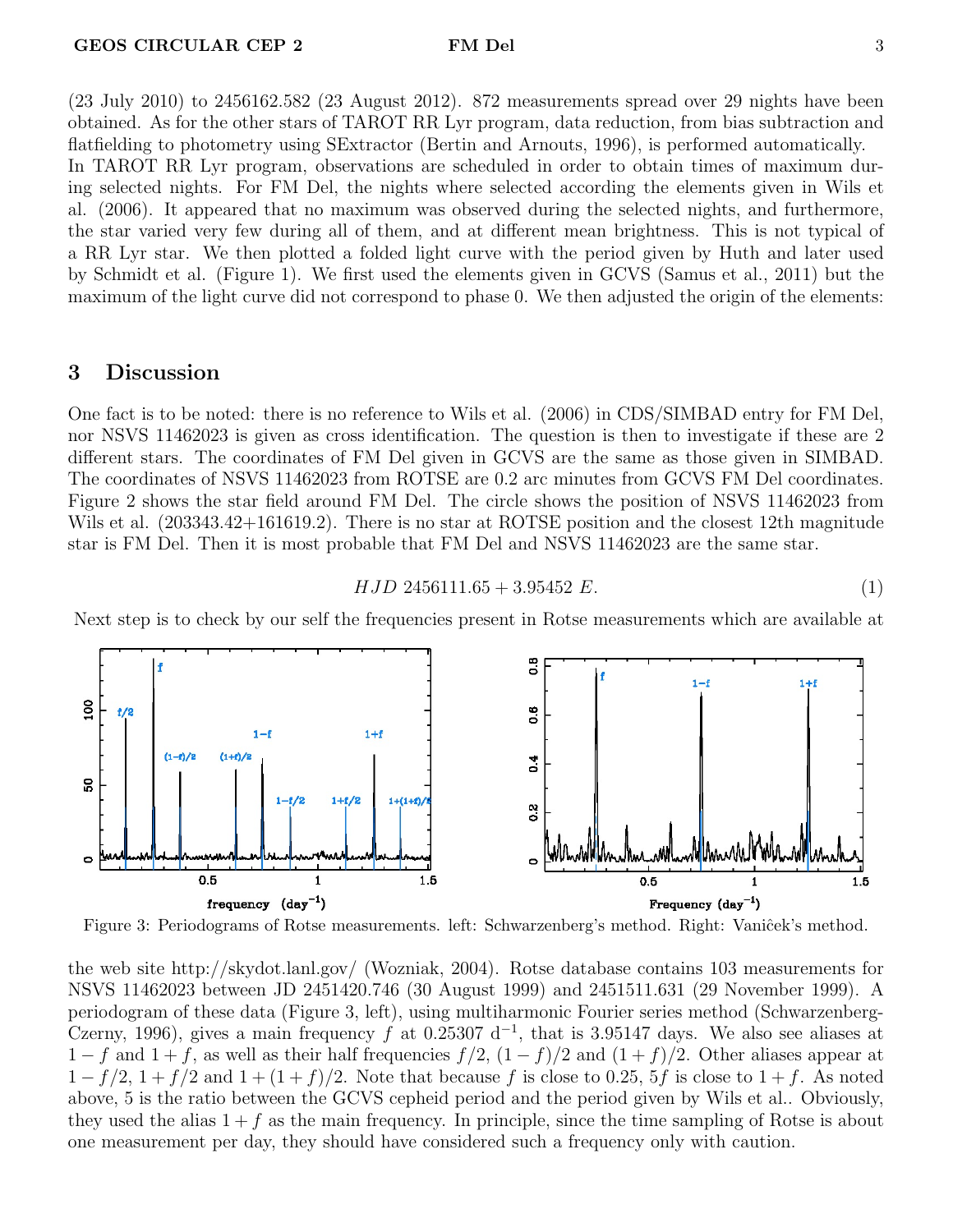We also use a second method, the iterative sine–wave least–squares method (Vaniĉek, 1971) to build a second periodogram (Figure 3, right) the frequency f found is 0.25274 d<sup>-1</sup>, corresponding to a period of 3.95663 days. As with the former method, we see aliases at  $1 - f$  and  $1 + f$  which is expected with the time sampling of the measurements. However, none of the other aliases appears.

The folded light curve of Rotse measurements are plotted with the same elements as TAROT mea-



Figure 4: Folded light curve of Rotse measurements using elements [\(1\)](#page-2-0).

surements in figure 4.

As a comparison, periodograms of Tarot data obtained with the two methods are given in figures 5. Thanks to TAROT time sampling and duration, only f and  $f/2$  appear in periodogram obtained with Schwarzenberg-Czerny's method while only  $f$  is found with Vaniĉek's method. However, Vaniĉek's periodogram is noisier. The remaining lines are aliases of  $1 \, \mathrm{d}^{-1}$  frequency.

All these periodograms, on Rotse and Tarot data, give an uncertainty on period of about 0.003 day. This does not allow to improve the period given in GCVS. Note that FM Del is not in Catalina Survey



Figure 5: Periodograms of Tarot measurements. left: Schwarzenberg's method. Right: Vaniĉek's method. database.